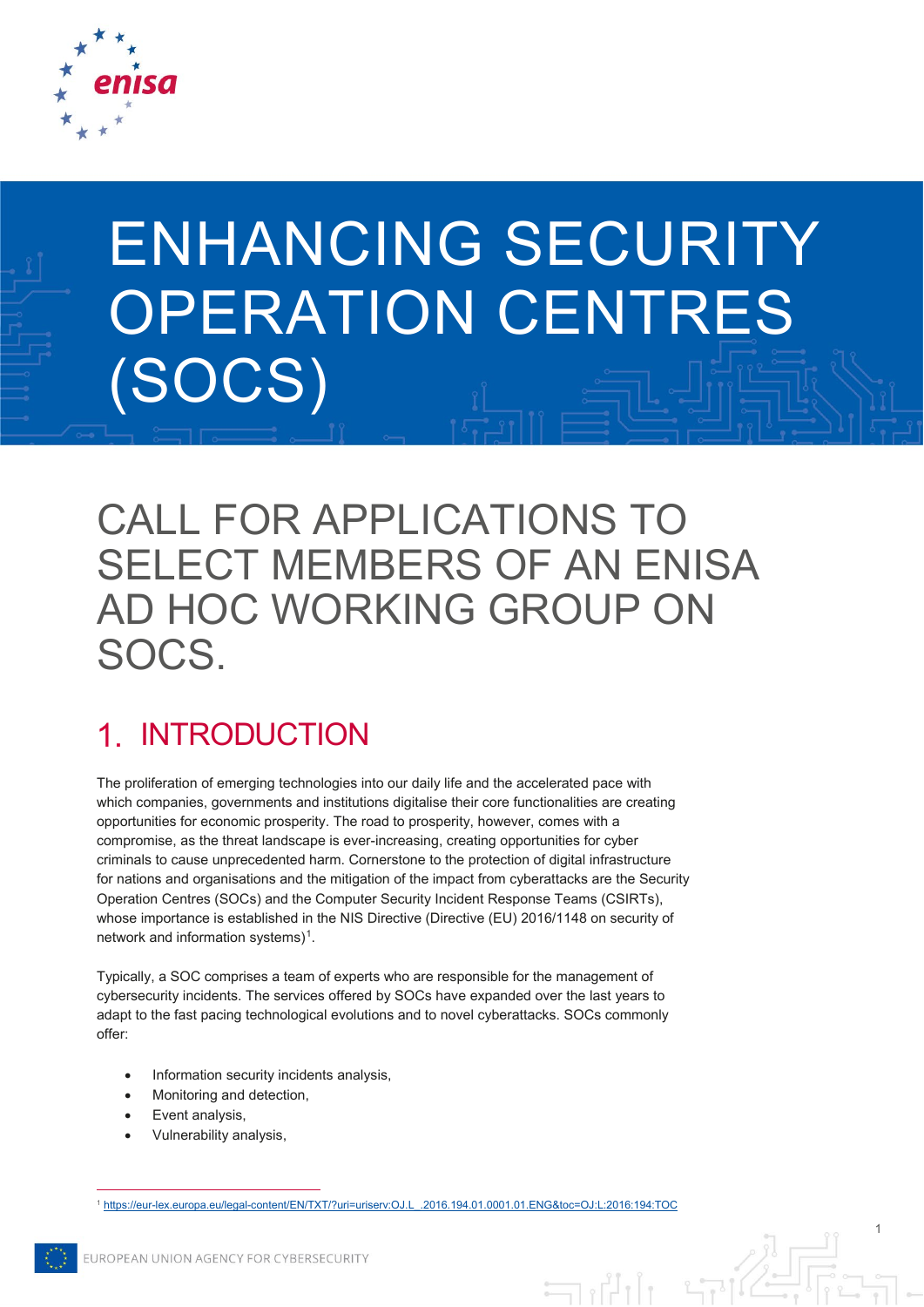

• Awareness building.

There is an abundance of literature examining the services that SOCs offer, describing tools to enhance SOCs' capabilities and reasoning about areas for improvement. There is scarce literature, however, providing a consolidating framework of all the services and processes that SOCs could establish, an analysis of the gaps in current practice and a roadmap on how to effectively achieve such services.

ENISA has been actively publishing reports and guidelines for SOCs since 2006. ENISA's seminal work provided a step-by-step guide on how to set up a SOC<sup>2</sup>, which was updated recently<sup>3</sup>. Other reports focused on communicating good practice in incident management<sup>4</sup>, baseline capabilities<sup>[5](#page-1-3)</sup> and maturity profiles<sup>[6](#page-1-4)</sup> which were later packed in a self-assessment tool for national CSIRTs. Finally, ENISA has been active in creating and delivering training material<sup>[7](#page-1-5)</sup> and tailored exercises in order to enhance the skills of the SOC analysts.

Building on successful past work, ENISA, in collaboration with the Directorate‑General for Communications Networks, Content and Technology (DG Connect), seeks to capture current practices in CSIRTS and SOCs, Member States' cybersecurity policies and investment plans relevant to increasing the capacity of SOCs, identify gaps based on maturity models for SOCs that establish best practice (i.e., FIRST framework $8$ ) and highlight pathways for research and innovation that will increase the maturity of current stakeholders in the field. This is the area the ad hoc Group will be working in.

#### $2_{-}$ SCOPE OF THE AD-HOC WORKING GROUP

The scope of this ad-hoc working group is to assist ENISA in capturing current practices across the EU regarding typical SOCs capabilities, i.e. capabilities to identify, protect against, detect, respond to and recover from cyber threats affecting a particular organisation. This will include in particular to assess and analyse:

- Relevant capabilities in existing CSIRTS and SOCs, based on widely accepted maturity models for SOCs and the level of cybersecurity threats that EU organisation currently face;
- Member States' policies and investment plans to increase SOCs capabilities; and
- Gaps and shortcomings in SOCs capabilities, based on the referred widely-accepted maturity models for SOCs and level of cybersecurity threat.

Based on the above assessment and analysis, provide recommendations to improve SOCs capabilities. Such improvements may include:

- Fostering collaboration between CSIRTs and SOC stakeholders;
- Providing training and educational modules;
- Designing exercises and "Capture the flag"-type events;
- Creating novel tools and infrastructure for all services that SOCs offer; and
- Other activities.

<sup>4</sup> <https://www.enisa.europa.eu/publications/good-practice-guide-for-incident-management>



 <sup>2</sup> <https://www.enisa.europa.eu/publications/csirt-setting-up-guide> <sup>3</sup> <https://www.enisa.europa.eu/publications/how-to-set-up-csirt-and-soc>

<span id="page-1-6"></span><span id="page-1-5"></span><span id="page-1-4"></span><span id="page-1-3"></span><span id="page-1-2"></span><span id="page-1-1"></span><span id="page-1-0"></span><sup>5</sup> <https://www.enisa.europa.eu/publications/national-governmental-certs-enisas-recommendations-on-baseline-capabilities>

<https://www.enisa.europa.eu/topics/csirts-in-europe/csirt-capabilities/csirt-maturity> <https://www.enisa.europa.eu/topics/trainings-for-cybersecurity-specialists/>

[https://www.first.org/standards/frameworks/csirts/csirt\\_services\\_framework\\_v2.1](https://www.first.org/standards/frameworks/csirts/csirt_services_framework_v2.1)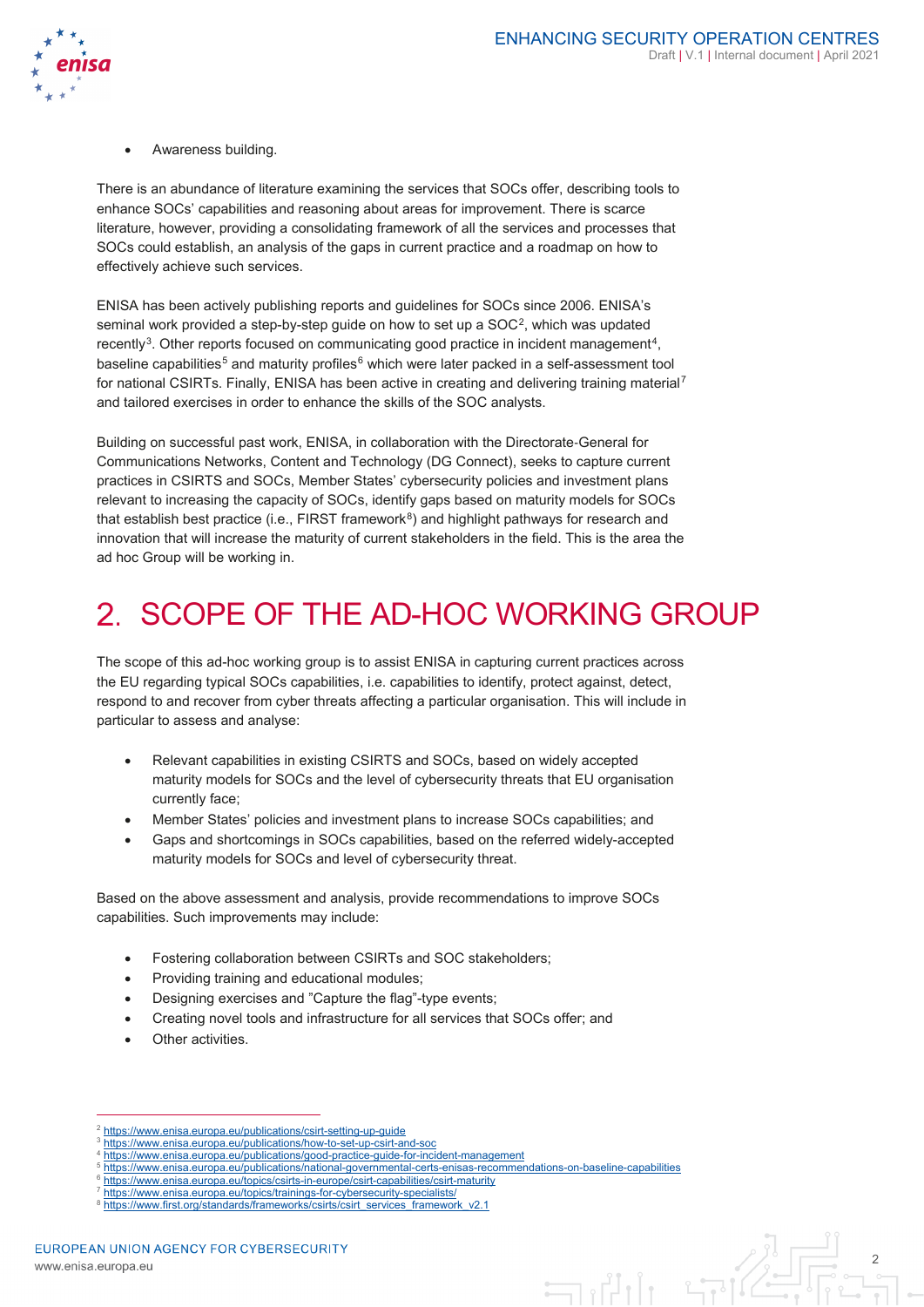

To carry out this work, relevant stakeholders and experts in the field will be interviewed, including:

- Members of the Cooperation Group and the CSIRT Network under the NIS Directive and of the Cyber Crisis Liaison Organisation Network (CyCLONe);
- Other relevant authorities in the Member States;
- Employees and managers for national CSIRTs, sectorial SOCs, SOCs, stakeholders utilising SOCs' services;
- Providers of SOCs services; and
- Partners of EU projects relevant to SOCs, notably projects funded by the Horizon 2020 and Connecting Europe Facility programmes.

The key tasks of this working group include, but are not limited to:

- Advising ENISA on capturing current practices in SOCs;
- Identify relevant actions and plans from Member States relevant to SOCs;
- Advice on identifying gaps and synergies, including advice on specific cases and application scenarios in the field that highlight SOCs' needs;
- Advising ENISA on relevant stakeholders for interviews;
- Engage with willing Member States, stimulate alignments/ cooperation amongst them with the ultimate goal of supporting that cooperation, including with national and EU funding;
- Assisting ENISA in conducting interviews and in providing recommendations; and
- Generally advising ENISA in carrying out its tasks in relation to enhancing the capabilities of SOCs.

The preliminary estimate of the duration of the ad hoc working group is for up to one (1) calendar year from the kick-off date that will be set by ENISA. Extension of the mandate of this ad hoc working group is highly possible, provided that the scope of the work is not completed in one (1) year.

# BACKGROUND OF THE AD HOC WORKING **GROUP**

As stipulated in Regulation (EU) 2019/881<sup>9</sup>, Art. 20, the Executive Director of the EU Agency for Cybersecurity may set up ad hoc working groups composed of experts, including experts from the Member States' competent authorities, where necessary and within ENISA's objectives and tasks. Ad hoc working groups provide ENISA with specific advice and expertise. Prior to setting up an ad hoc working group, the Executive Director of ENISA shall inform the agency's Management Board<sup>10</sup>.

The members of the ad hoc working groups are selected according to the highest standards of expertise, aiming to ensure appropriate balance according to the specific issues in question, between the public administrations of the Member States, the Union institutions, bodies, offices and agencies, and the private sector, including industry, users, and academic experts in network and information security<sup>[11](#page-2-2)</sup>.



<sup>&</sup>lt;sup>9</sup> Article 20(4) of Regulation (EU) 2019/881

<span id="page-2-1"></span><span id="page-2-0"></span> $10$  Article 20(4) of Regulation (EU) 2019/881.

<span id="page-2-2"></span><sup>&</sup>lt;sup>11</sup> Recital 59 of Regulation (EU)  $2019/881$ .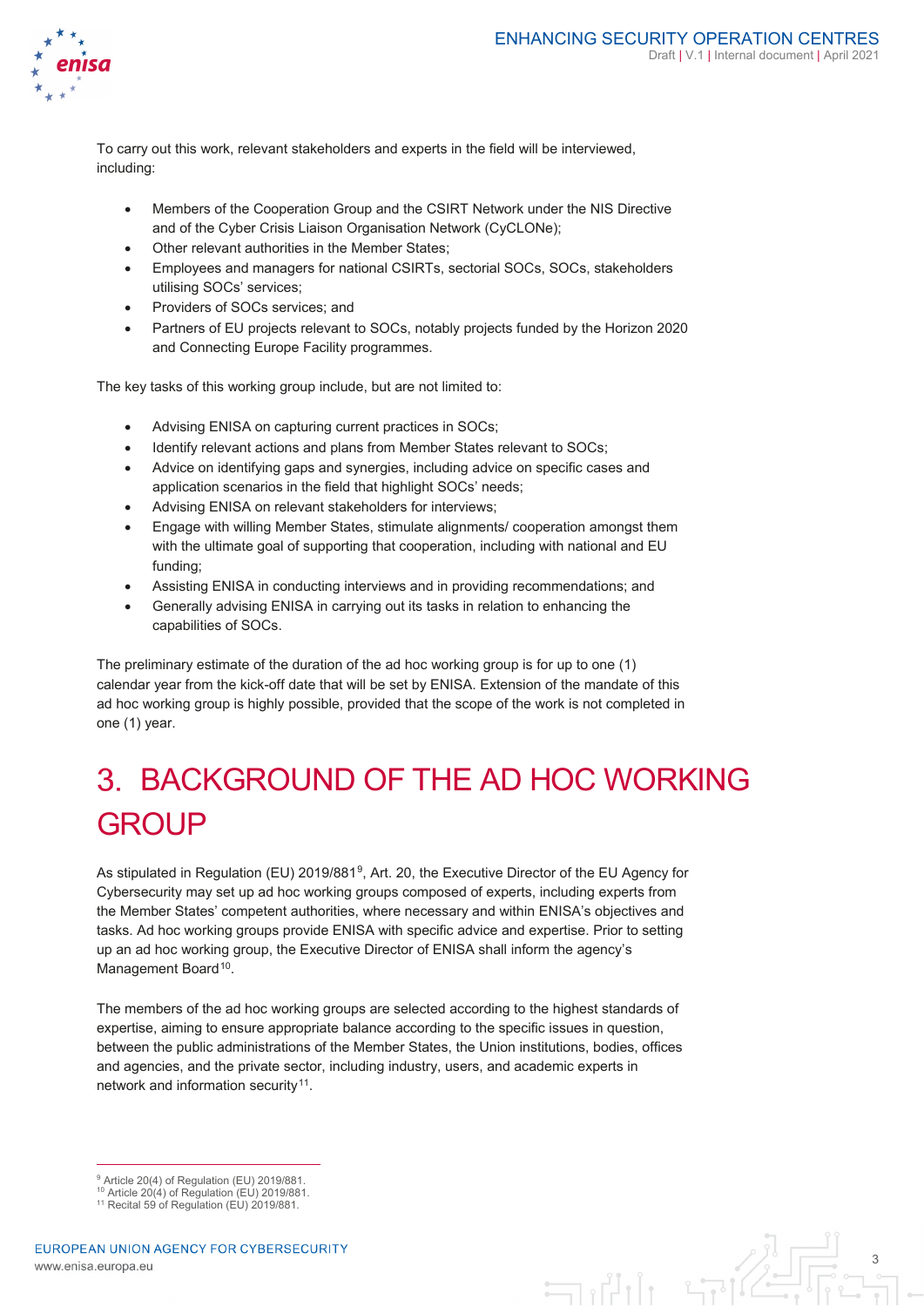

4



The recent EU Cybersecurity Strategy has highlighted the need to coordinate EU activities and with national endeavours, especially creating synergies for co-founding projects that will enhance the maturity of SOCs. Therefore, a gap analysis and recommendations for such projects are key to effectively allocating budget resources.

Along these lines, ENISA seeks to interact with a broad range of stakeholders for the purpose of collecting input on a number of relevant aspects including but not limited to: protection of critical infrastructure (especially with the assistance of SOCs); knowledge of threat landscape for critical sectors (as described in NIS and for telecommunications); SOCs' perception of the threat landscape for critical infrastructure; orchestration & automation tools for SOCs; threat intelligence sharing; training and education for SOCs; exercises and capture-the-flag-type competitions for SOCs; awareness raising; academic research related to SOCs; stakeholders utilising SOCs services; relevant EU policies; and related technological fields.

The membership to these groups is foreseen to pursue broad, interdisciplinary representation across stakeholders' communities.

### 4 APPOINTMENT OF MEMBERS

The members of the ad hoc working group shall be appointed by the Executive Director of ENISA from a list of suitable applicants duly selected in line with this call.

The appointment will be done for a period equal to the duration of the working group.

The selection of members is based on a personal capacity or for the purpose of representing particular interests that generally serve a public goal and they have a clear demonstrable skillset in such areas as protection of critical infrastructure; knowledge of threat landscape for critical sectors (as described in NIS and for telecommunications); orchestration & automation tools for SOCs; threat intelligence sharing; training and education for SOCs; exercises and capture-the-flag-type competitions for SOCs; awareness raising; academic research related to SOCs; and stakeholders utilising SOCs services related technological fields.

The members of this ad hoc working group may be reimbursed for their expenses to participate in the meetings according to the ENISA Reimbursement Rules.

Besides members of the ad hoc working group, ENISA is likely to establish a reserve list, in accordance with the same conditions that apply to members, who shall be called to replace any members indisposed due to reasons stated below.

Members who are no longer willing or no longer capable to contribute effectively to the group's deliberations, who in the opinion of ENISA do not comply with the conditions set out in Article 339 of the Treaty on the functioning of the European Union or who resign, shall no longer be invited to participate in any meetings of the Group and may be replaced for the remaining duration of the ad hoc working group.

Organisations and public entities, such as EU bodies, offices or agencies and international organisations, may be granted an observer status; organisations and public entities appointed as observers shall nominate their representatives. Observers and their representatives may be permitted by the Chair to take part in the discussions of the group and provide expertise. Their representatives generally cover their own expenses.

ENISA staff will be designated as Chair and Secretariat of the ad hoc working group.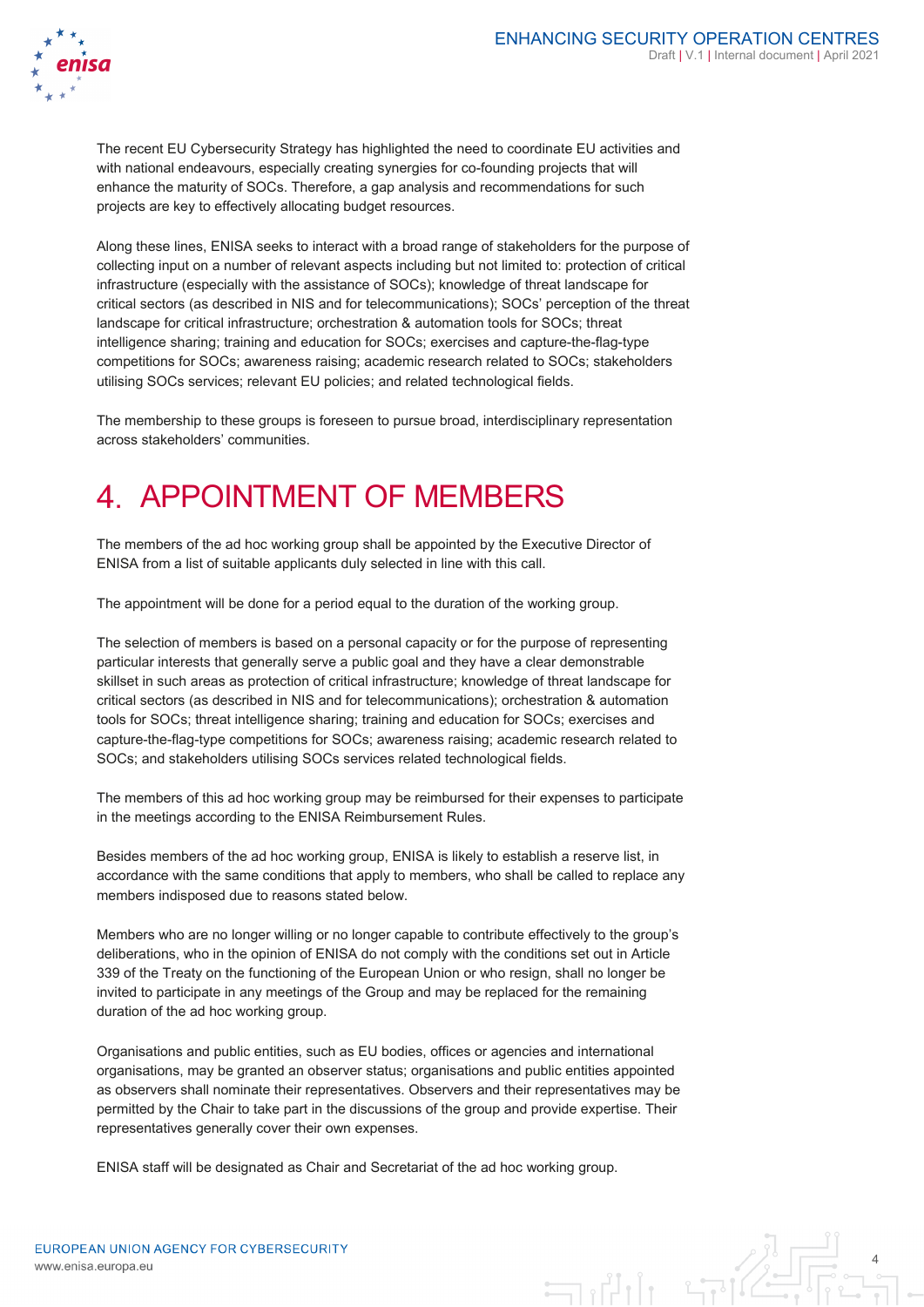

5

ENISA will propose to the ad hoc working group a set of draft rules of procedure to be adopted as appropriate.

The membership of an ad hoc working group is generally limited to fifteen (15) members. Additionally, representatives of the various organisations and bodies, mentioned above can join meetings as observers.

In principle, the ad hoc working group shall convene in ENISA premises or as otherwise decided on a proposal of the Chair. The bulk of the work can be carried out remotely; conference calls or video conferencing are permitted and encouraged; support and planning will be provided by ENISA as appropriate.

# 5 TRANSPARENCY

The members of the ad hoc working group shall make a confidentiality and an absence of conflict of interest statement. Observers, invited experts etc. have no such obligation. Ad hoc working groups are subject to the conditions of Regulation (EC) No1049/2001<sup>[12](#page-4-0)</sup>.

#### PERSONAL DATA PROCESSING  $6.$

Personal data shall be collected, processed and published in accordance with Regulation (EU) 2018/1725[13](#page-4-1). For further information, please refer to the data protection notice that is available as a separate document with the call.

#### REIMBURSEMENT OF MEMBERS  $7_{-}$

Members of an ad hoc working group may be reimbursed for their travel and subsistence expenses. If a member is from a location other than the location required for the provision of services or place of meeting, the following expenses are then eligible:

- 1. Travel expenses (economy class flight or 1st class train whichever is more cost effective) from the European country/city in which the contractor is officially registered to another European city.
- 2. A "per diem" applicable to the country in which the meeting will take place. This allowance is set by the European Commission (download the latest rates from website [\(http://ec.europa.eu/comm/europeaid/perdiem/index\\_en.htm\)](http://ec.europa.eu/comm/europeaid/perdiem/index_en.htm) and it covers all daily living expenses including hotel, meals, local travel etc.
- 3. No other claims for living or transportation costs will be accepted.

Members may select to refrain from being reimbursed on the basis of personal or professional considerations; in this case they remain eligible to apply.

<span id="page-4-0"></span> <sup>12</sup> Regulation (EC) No 1049/2001 of the European Parliament and of the Council of 30 May 2001 regarding public access to European Parliament, Council and Commission documents. Exceptions are intended to protect public security, military affairs, international relations, financial, monetary or economic policy, privacy and integrity of the individual, commercial<br>interests, court proceedings and legal advice, inspections/investigations/audits and the institu

<span id="page-4-1"></span>process.<br><sup>13</sup> Regulation (EU) 2018/1725 of the European Parliament and of the Council of 23 October 2018 on the protection of natural persons with regard to the processing of personal data by the Union institutions, bodies, offices and agencies and on the free movement of such data, and repealing Regulation (EC) No 45/2001 and Decision No 1247/2002/EC.